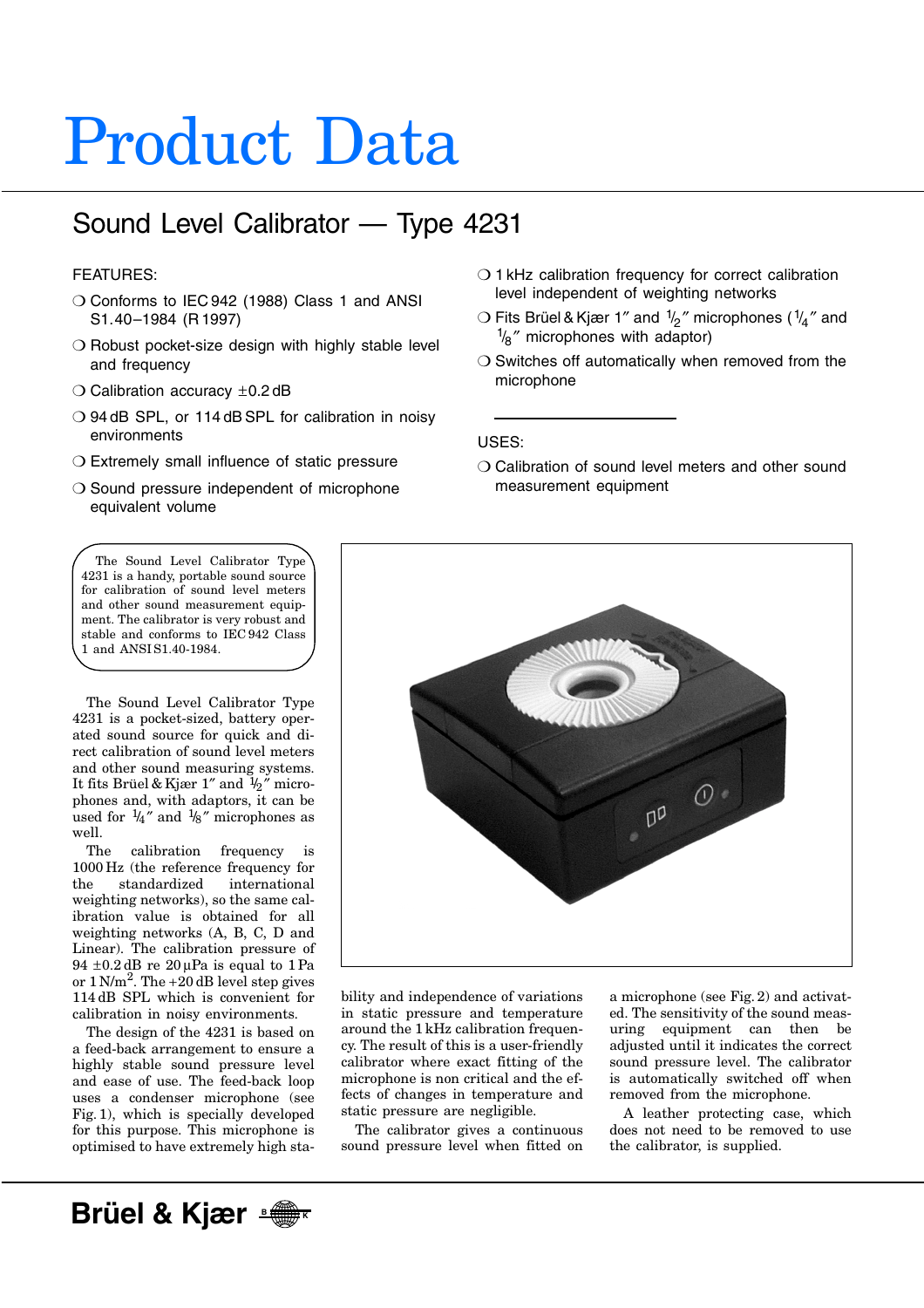

*Fig.1 Cross-sectional view of Sound Level Calibrator Type 4231. The feed-back loop is based on a high-quality condenser microphone to ensure a very stable sound pressure level*



*Fig.2 Type 4231 fitted to 2238 Mediator. The calibrator's centre of gravity is positioned very close to the microphone, giving a stable set-up*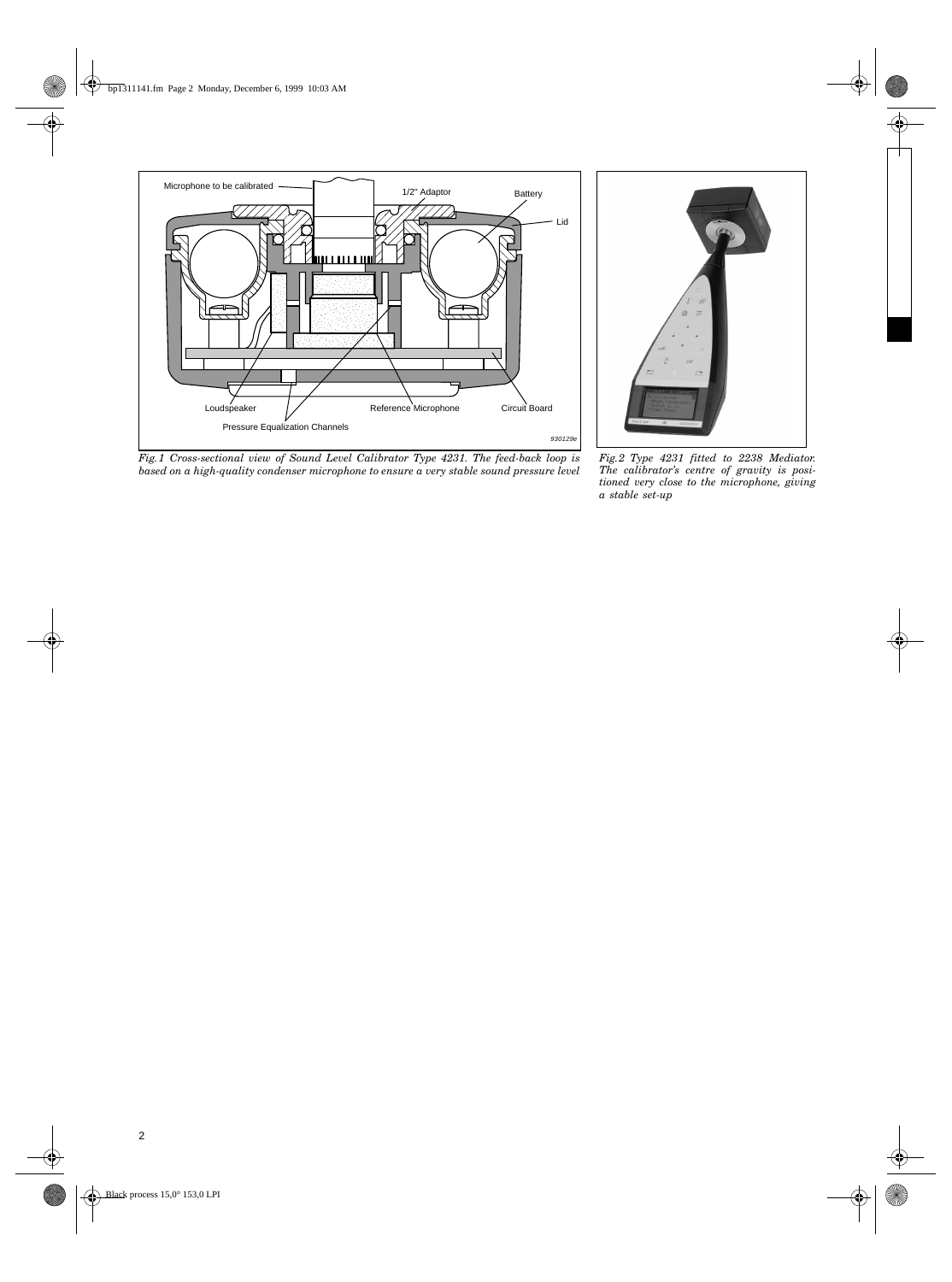## Specifications 4231

| <b>STANDARDS SATISFIED:</b><br>IEC 942 (1988), Sound Calibrators, Class 1<br>ANSI S1.40-1984 (R 1997), Specifications for<br><b>Acoustic Calibrators</b><br><b>NOMINAL SOUND PRESSURE LEVEL:</b><br>94.0 dB ±0.2 dB or 114.0 dB ±0.2 dB re 20 µPa<br>at reference conditions<br>FREQUENCY: 1 kHz ±0.1%<br><b>SPECIFIED MICROPHONE TYPES:</b><br>(Conforms to IEC 942 Class 1)<br>Brüel & Kjær (and similar types) 1" and $1/2$ ", $1/4$ ",<br>$1\frac{1}{2}$ with adaptors<br>EQUIVALENT FREE-FIELD LEVEL:<br>(0° incidence, re Nominal Sound Pressure Level)<br>$-0.15$ dB for $1/\gamma''$ Brüel & Kjær Microphones. See<br>the 4231 User Manual for other microphones<br><b>EQUIVALENT RANDOM INCIDENCE LEVEL:</b> | <b>Pressure Coefficient:</b> $+8 \times 10^{-5}$ dB/hPa<br>Humidity Coefficient: 0.001 dB/%RH<br><b>Power Supply</b><br>Batteries: $2 \times 1.5$ V IEC Type LR6 ("AA" size)<br>Lifetime: Typically 200 hours continuous oper-<br>ation with alkaline batteries at 20°C (68°F)<br>Check: When the calibrator can only be oper-<br>ated by keeping the On/Off button continuously<br>pressed the batteries should be changed.<br><b>COMPLIANCE WITH STANDARDS:</b> |                                                                                                                                                             |
|-----------------------------------------------------------------------------------------------------------------------------------------------------------------------------------------------------------------------------------------------------------------------------------------------------------------------------------------------------------------------------------------------------------------------------------------------------------------------------------------------------------------------------------------------------------------------------------------------------------------------------------------------------------------------------------------------------------------------|-------------------------------------------------------------------------------------------------------------------------------------------------------------------------------------------------------------------------------------------------------------------------------------------------------------------------------------------------------------------------------------------------------------------------------------------------------------------|-------------------------------------------------------------------------------------------------------------------------------------------------------------|
| (re Nominal Sound Pressure Level)<br>+0.0 dB for 1", $1/\frac{1}{2}$ ", $1/\frac{1}{4}$ " and $1/\frac{1}{8}$ " Brüel & Kjær<br>Microphones.                                                                                                                                                                                                                                                                                                                                                                                                                                                                                                                                                                          | CE                                                                                                                                                                                                                                                                                                                                                                                                                                                                | CE-mark indicates complia                                                                                                                                   |
| NOMINAL EFFECTIVE COUPLER VOLUME:<br>>200 cm <sup>3</sup> at reference conditions<br><b>TOTAL HARMONIC DISTORTION (THD): &lt;1%</b>                                                                                                                                                                                                                                                                                                                                                                                                                                                                                                                                                                                   | Safety                                                                                                                                                                                                                                                                                                                                                                                                                                                            | EN 61010-1 and IEC 1010<br>measurement, control and                                                                                                         |
| <b>LEVEL STABILITY:</b><br><b>Stabilization Time: 5s</b><br>Short-term: Better than 0.02 dB (as specified in<br><b>IEC 942)</b><br>1 Year: Better than 0.05 dB<br><b>REFERENCE CONDITIONS:</b><br>Ambient Temperature: 20°C (68°F)                                                                                                                                                                                                                                                                                                                                                                                                                                                                                    | <b>EMC Emission</b>                                                                                                                                                                                                                                                                                                                                                                                                                                               | EN 50081-1: Generic emis<br>light industry.<br>EN 50081-2: Generic emi<br>CISPR 22: Radio disturbar<br>equipment. Class B Limits<br>FCC Rules, Part 15: Com |
| Ambient Pressure: 1013hPa<br>Ambient Humidity: 65% RH<br>Load: Microphone Type 4134 (effective load vol-<br>ume: $0.25 \text{ cm}^3$ )                                                                                                                                                                                                                                                                                                                                                                                                                                                                                                                                                                                | <b>EMC Immunity</b>                                                                                                                                                                                                                                                                                                                                                                                                                                               | EN 50082-1: Generic imm<br>light industry.<br>EN 50082-2: Generic imm                                                                                       |
| <b>Environmental</b><br><b>AMBIENT CONDITIONS:</b><br>Pressure: 650 to 1080 hPa                                                                                                                                                                                                                                                                                                                                                                                                                                                                                                                                                                                                                                       | Temperature                                                                                                                                                                                                                                                                                                                                                                                                                                                       | IEC 68-2-1 & IEC 68-2-<br>Operating Temperature: -<br>Storage Temperature: -25                                                                              |
| Humidity: 10 to 90% RH (without condensation)<br><b>Effective Load Volume:</b> 0 to $1.5 \text{ cm}^3$                                                                                                                                                                                                                                                                                                                                                                                                                                                                                                                                                                                                                | Humidity                                                                                                                                                                                                                                                                                                                                                                                                                                                          | IEC 68-2-3: Damp Heat:                                                                                                                                      |
| <b>INFLUENCE OF AMBIENT CONDITIONS:</b><br>Temperature Coefficient: ±0.0015dB/°C                                                                                                                                                                                                                                                                                                                                                                                                                                                                                                                                                                                                                                      | Enclosure                                                                                                                                                                                                                                                                                                                                                                                                                                                         | IEC 529 (1989): Protection                                                                                                                                  |

#### **Dimensions and Weight:**

**Height:** 30 mm (1.2″) **Width:** 72 mm (2.8″) **Depth:** 72 mm (2.8″) **Weight:** 150 g (0.33 lb.), including batteries

**Note:** All values are typical at 25°C (77°F), un-less measurement uncertainty or tolerance field is specified. All uncertainty values are specified at 2σ (i.e. expanded uncertainty using a coverage factor of 2)

| CE                  | CE-mark indicates compliance with: EMC Directive.                                                                                                                                                                                                                                                                                                            |  |
|---------------------|--------------------------------------------------------------------------------------------------------------------------------------------------------------------------------------------------------------------------------------------------------------------------------------------------------------------------------------------------------------|--|
| Safety              | EN 61010-1 and IEC 1010-1: Safety requirements for electrical equipment for<br>measurement, control and laboratory use.                                                                                                                                                                                                                                      |  |
| <b>FMC Emission</b> | EN 50081-1: Generic emission standard. Part 1: Residential, commercial and<br>light industry.<br>EN 50081-2: Generic emission standard. Part 2: Industrial environment.<br>CISPR 22: Radio disturbance characteristics of information technology<br>equipment. Class B Limits.<br>FCC Rules, Part 15: Complies with the limits for a Class B digital device. |  |
| <b>EMC Immunity</b> | EN 50082-1: Generic immunity standard. Part 1: Residential, commercial and<br>light industry.<br>EN 50082-2: Generic immunity standard. Part 2: Industrial environment.                                                                                                                                                                                      |  |
| Temperature         | IEC 68-2-1 & IEC 68-2-2: Environmental Testing. Cold and Dry Heat.<br>Operating Temperature: $-10$ to $+50^{\circ}$ C (14 to 122°F)<br>Storage Temperature: $-25$ to $70^{\circ}$ C ( $-13$ to $158^{\circ}$ F)                                                                                                                                              |  |
| Humidity            | IEC 68-2-3: Damp Heat: 90% RH (non-condensing at 40°C (104°F))                                                                                                                                                                                                                                                                                               |  |
| Enclosure           | IEC 529 (1989): Protection provided by enclosures: IP 50                                                                                                                                                                                                                                                                                                     |  |

### Ordering Information

**Type 4231** Sound Level Calibrator **Includes the following accessories:** Leather Case  $2 \times QB 0013$ : Alkaline Batteries Type LR6<br>UC 0210: Adaptor for  $1/2''$  microphones Adaptor for  $1/2$ " microphones **Optional Accessories DP 0775:** Adaptor for 1/4″ microphones **DP 0774:** Adaptor for 1/8″ microphones **DP 0682:** Adaptor for Studio Microphones Types 4003 and 4006 **DP 0750:** Adaptor for Studio Microphones Types 4004 and 4007 **DP 0887:** Adaptor for Head and Torso Simulator Type 4128 **DP 0888:** Adaptor for Intensity Probe Sets Types 3545, 3548, 3583, 3584

Brüel&Kjær reserves the right to change specifications and accessories without notice